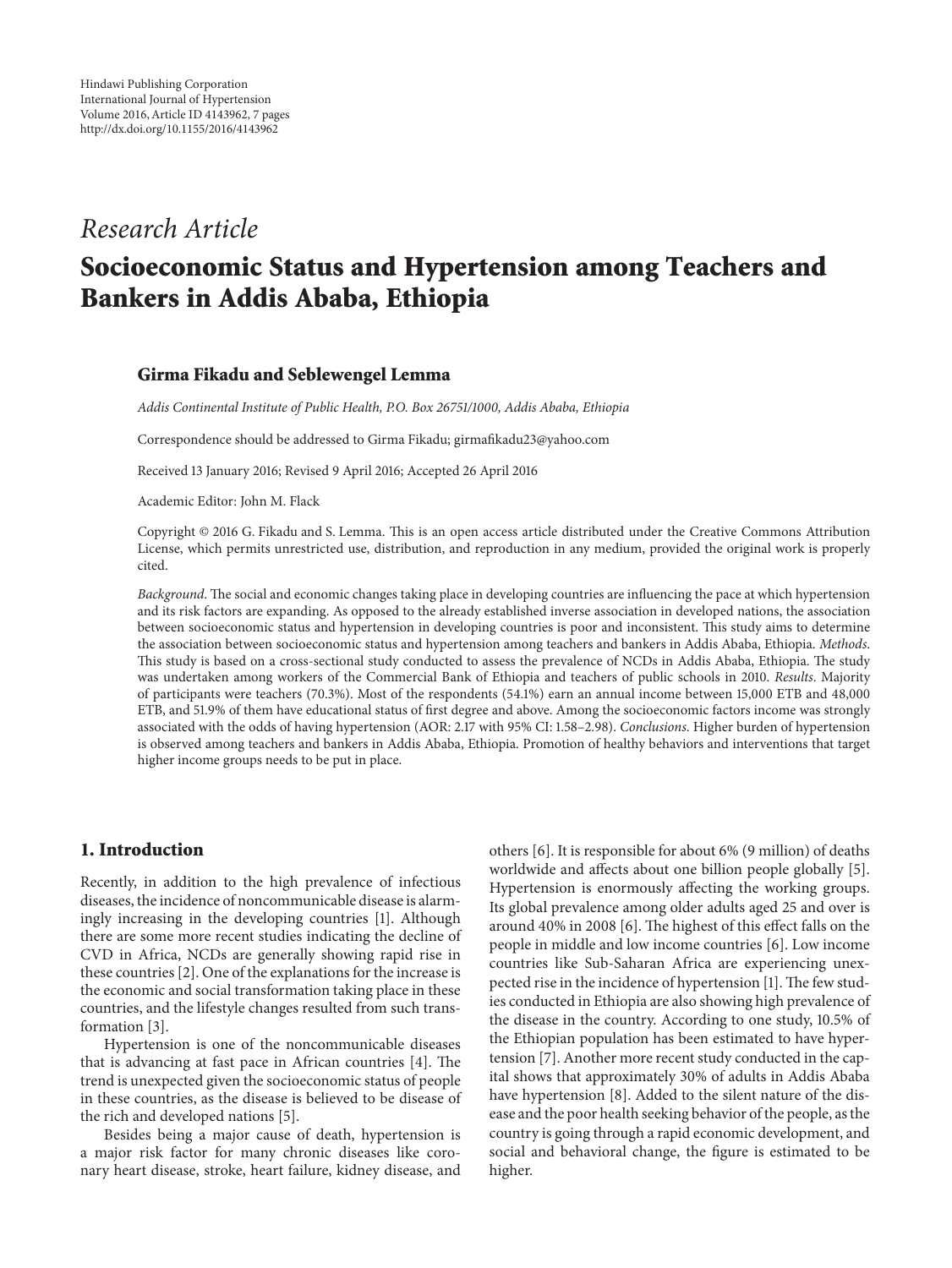status of an individual. Although its measurement is difficult in the developing countries, household income has shown consistent association to the general measures of health [9]. Educational status is also widely used as a measure of socioeconomic status and is related to many health outcomes [10]. Educational attainment reflects a household's ability to avoid risky behaviors and practice good health. Occupation is another common measure of socioeconomic status linking economic factors to health outcomes. It reflects health risks and protection factors related to the occupation and provision of source of income to practice good health behavior [11].

There are significant evidences indicating an inverse association between socioeconomic status and hypertension in the developed countries [12–14]. This is because in the developed countries individuals with high socioeconomic status may be the early adopters of healthy lifestyles that help to lower the risk of hypertension. But, in the developing countries, these groups are early adopters of harmful lifestyles characterized by smoking, diets with high energy and fats, and sedentary lifestyles [15]. The inverse association of socioeconomic status with hypertension is not evident in the developing countries.

The results from the few studies conducted in the developing countries have shown inconsistent results. For instance a study from Nigeria among adults aged 30–60 years found an inverse association between socioeconomic status and hypertension [16]. In contrary to this finding, a study on civil servants in the same nation found that those at higher occupational levels had higher hypertension when compared with those at lower occupational levels [15]. Another cross sectional home to home study conducted in urban population in Dar es Salaam, Tanzania, aged 25 to 64 came up with a result similar to that of the developed countries [17]. However, the use of different measurement of socioeconomic status and the stages of their economic development in these countries have made comparisons across other literatures difficult.

The results from many middle income countries are also showing positive association between socioeconomic status and hypertension. A study in rural Indian adults shows the highest socioeconomic group had almost double the prevalence of hypertension as those from the lowest socioeconomic group [18]. Another study within the same country has also showed a significantly positive relationship between socioeconomic status and hypertension [19]. In study undertaken among Jamaican women, the prevalence of hypertension is highest among the wealthiest women compared with the poorest [14].

There are significant study results indicating the high prevalence of hypertension among the bank workers [19, 20]. In contrast some studies undertaken in Africa are showing the prevalence of hypertension being higher among teachers compared to the bankers. In Ethiopia little is known about how socioeconomic factors may influence the distribution of hypertension. Therefore the current study aims to examine the association between socioeconomic status and hypertension among the bankers and teachers in the capital, Addis Ababa.

#### **2. Materials and Methods**

*2.1. Study Design and Population.* This study is based on a cross sectional study conducted for the purpose of assessing the prevalence of noncommunicable diseases among working adults in Addis Ababa, Ethiopia. The study was conducted by Addis Continental Institute of Public Health in collaboration with University of Washington Multidisciplinary International Research Training Program. Study populations are permanent employees of the Commercial Bank of Ethiopia and teachers in government schools in Addis Ababa.

A multistage probabilistic sampling strategy was used to identify and recruit participants [21]. First two study sites, the commercial bank of Ethiopia and public schools, were purposefully selected based on their work force stability.Then probability proportional to size sampling procedures was used to select both Commercial Bank of Ethiopia branch offices and government schools. From each of the selected locations, all employees were invited to participate. More details of the methodology are described elsewhere [21, 22].

*2.2. Data Collection and Measurements.* The study was conducted in accordance with the WHO's STEP wise approach for noncommunicable disease surveillance in the developing countries [21, 23]. Additional questions were also added to reflect better the context of Ethiopia [21].

*2.3. Socioeconomic Status.* Socioeconomic status is commonly conceptualized as the social class of an individual or group. It is often measured as a combination of education, income, and occupation [10, 12].

*Education*. Questions on completed education levels or grades were asked. The responses were grouped into two wider categories: diploma and below and degree and above.

*Occupation*. It refers to the institutions in which the study populations are employed.

*Income*. Three income categories are identified based on the 50% median income classification and used for analysis [24, 25].

*Blood Pressure*. It was measured using a digital measuring device (Microlife BP A50, Microlife AG, Switzerland) with the participant sitting after resting for at least 5 minutes. Blood pressure was measured 3 times, with at least 3 minutes between consecutive measurements. In accordance with the WHO recommendation the mean systolic and diastolic blood pressure from the second and third measurements were considered for analysis [26]. For the purpose of this study people with systolic blood pressure greater than or equal to 140 mmHg, or diastolic pressure greater than or equal to 90 mmHg, or people with normal blood pressure who are taking antihypertensive drug therapy were classified as hypertensive. Classification of hypertension was determined according to Joint National Committee on Prevention, Detection, Evaluation and Treatment of High Blood Pressure [27] (see Table 1).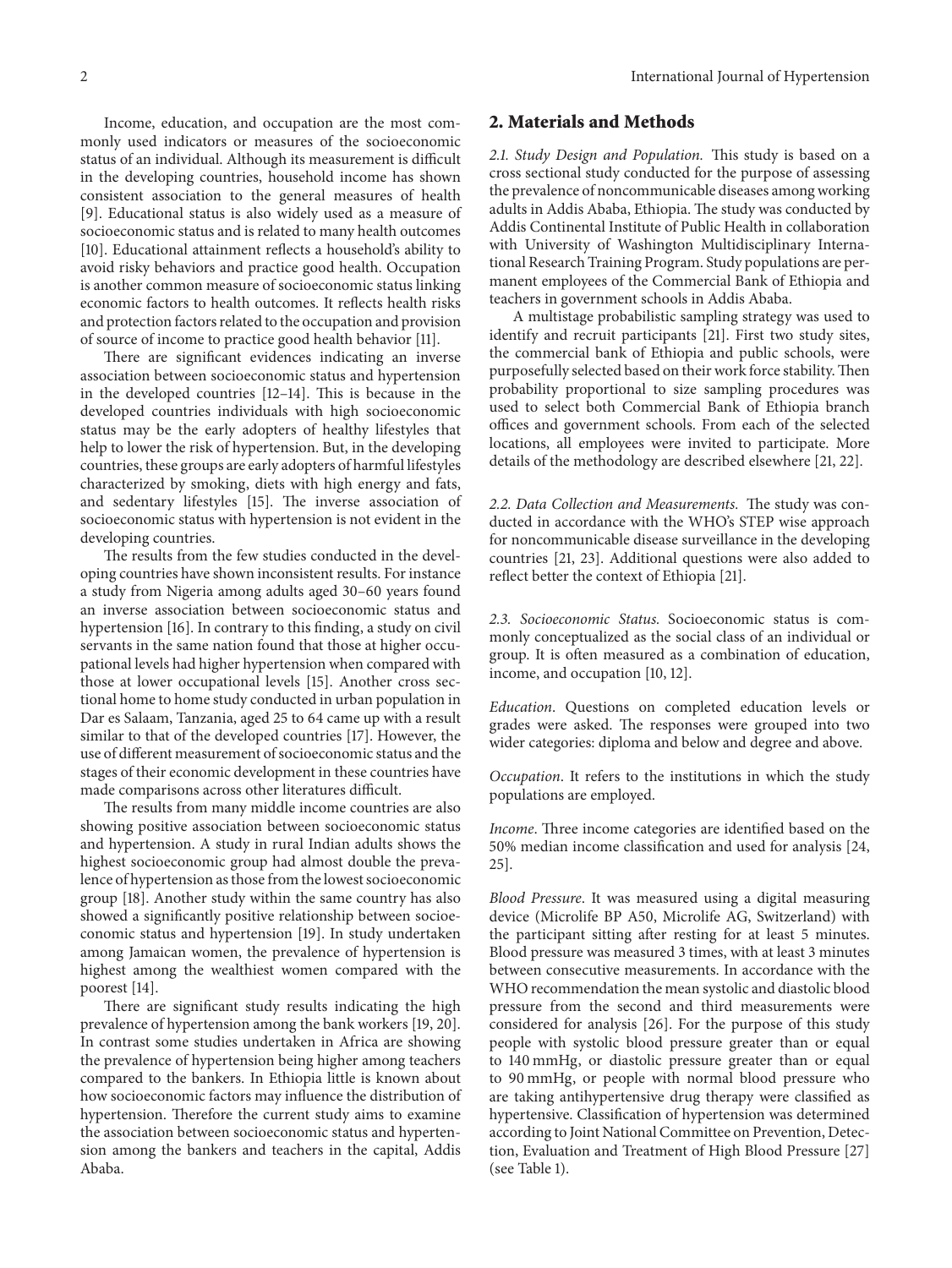|                              | TABLE 1        |                 |
|------------------------------|----------------|-----------------|
| High blood pressure<br>(HBP) | Systolic blood | Diastolic blood |
|                              | pressure       | pressure        |
|                              | (mmHg)         | (mmHg)          |
| Normal                       | < 120          | < 80            |
| Prehypertension              | $120 - 139$    | or 80-89        |
| Stage 1 hypertension         | $140 - 159$    | or 90-99        |
| Stage 2 hypertension         | >160           | or $\geq 100$   |

*Weight and Height*. Participants were weighed using a solarpowered scale with an accuracy of ±100 grams. Their height was measured using an adjustable wooden measuring board, specifically designed to provide accurate measurements [22, 23].

*Body Mass Index*. Body mass index (BMI) was calculated as weight in kilograms divided by the square of height in meters. Classifications of BMI groups were done based on WHO recommendation. BMI < 18.5 represents underweight, 18.5 to <25 stands for normal weight, ≥25 to <30 refers to overweight, and obesity is decided when  $BMI \geq 30$  [28].

*2.4. Statistical Analysis.* SPSS (version 20.0) was used for statistical analysis. Data completeness and consistency were checked by running frequency on each variable. After excluding participants with missing BP measurement data and pregnant women ( $n = 339$ ) from the original study sample, a total of 1866 study subjects were considered for the analysis. Frequencies and percentages were used for descriptive statistics to see the distribution of the different variables. Bivariate and multivariate logistic regressions were conducted to see the association between the measures of socioeconomic status and hypertension. Adjusted odds ratios (AOR) with 95% confidence interval were reported.

#### **3. Results**

*3.1. Characteristics of the Study Population.* A total of 51 schools and CBE's branch offices participated in the study. As the study has collected data on all the variables related to NCDs, for this study participants with no BP measurement data ( $n = 318$ ) and pregnant women ( $n = 21$ ) were excluded from the original study sample. Accordingly a total of 1866 study subjects (1124 men and 742 women) with complete data on all the variables were included in the study.

As Table 2 indicates, the majority, 1,124 (60.2%), of the participants were male and 742 (39.8%) were female with the male to female sex ratio of  $1.5:1$ . The mean age of the participants was 36.03 with a standard deviation of 11.91 years. Table 2 shows the socioeconomic and demographic characteristics of the study population.

*3.2. Socioeconomic Status.* More than seventy percent of the participants were teachers by occupation. Majority of the respondents (54.1%) were in the middle income category earning between 15,000 and 48,000 Ethiopian birr per year. Slightly more than half (51.9%) of the participants had first

Table 2: Distribution of socioeconomic and demographic characteristics among teachers and bankers in Addis Ababa, Ethiopia.

| Characteristics           | Frequency     | Percent        |
|---------------------------|---------------|----------------|
| Sex                       |               |                |
| Male                      | 1,124         | 60.2           |
| Female                    | 742           | 39.8           |
| Mean age, years (±SD)     | 36.03 (11.91) |                |
| Age (years)               |               |                |
| $\leq$ 24                 | 358           | 19.2           |
| $25 - 34$                 | 660           | 35.4           |
| $35 - 44$                 | 311           | 16.7           |
| $45 - 54$                 | 367           | 19.7           |
| $\geq 55$                 | 170           | 9.1            |
| Religion                  |               |                |
| Orthodox                  | 1,455         | 78             |
| Muslim                    | 74            | $\overline{4}$ |
| Protestant                | 284           | 15.2           |
| Catholic                  | 16            | 0.9            |
| Others                    | 37            | $\overline{2}$ |
| Marital status            |               |                |
| Single                    | 933           | 50             |
| Married                   | 813           | 43.6           |
| Other                     | 120           | 6.4            |
| Occupation                |               |                |
| <b>Bankers</b>            | 554           | 29.7           |
| Teachers                  | 1,312         | 70.3           |
| <b>Educational</b> status |               |                |
| Diploma and below         | 897           | 48.1           |
| Degree and above          | 969           | 51.9           |
| Income                    |               |                |
| Low $(≤15000)$            | 460           | 24.7           |
| Medium (15001-48000)      | 1010          | 54.1           |
| High (>48000)             | 396           | 21.2           |

degree and above and the other half (48.1%) are diploma and below, making educational status normally distributed (Table 3).

*3.3. Lifestyle and Behavioral Risk Factors.* As Table 3 indicates, the majority (55.3%) of the participants had a normal BMI, while 26.3% were overweight. The prevalence of obesity was 5.8% and underweight was 12.6%. 83 (4.4) of the participants are current smokers and 9.1% were previous smokers. 14.4% and 2.5% of the study participants are moderate and heavy drinkers, respectively. About 61% of the participants are not physically active. 4.8% of participants were diabetic and 13.9% of them have mental distress. Thirty percent of the participants have family history of hypertension.

The prevalence of hypertension in the study is 21% (95%  $CI = 19.15, 22.85$ . 127 (6.8%) of the hypertensive participants are currently receiving BP treatment. Only 278 (14.9%) of the participants are aware of their hypertension status before the interview.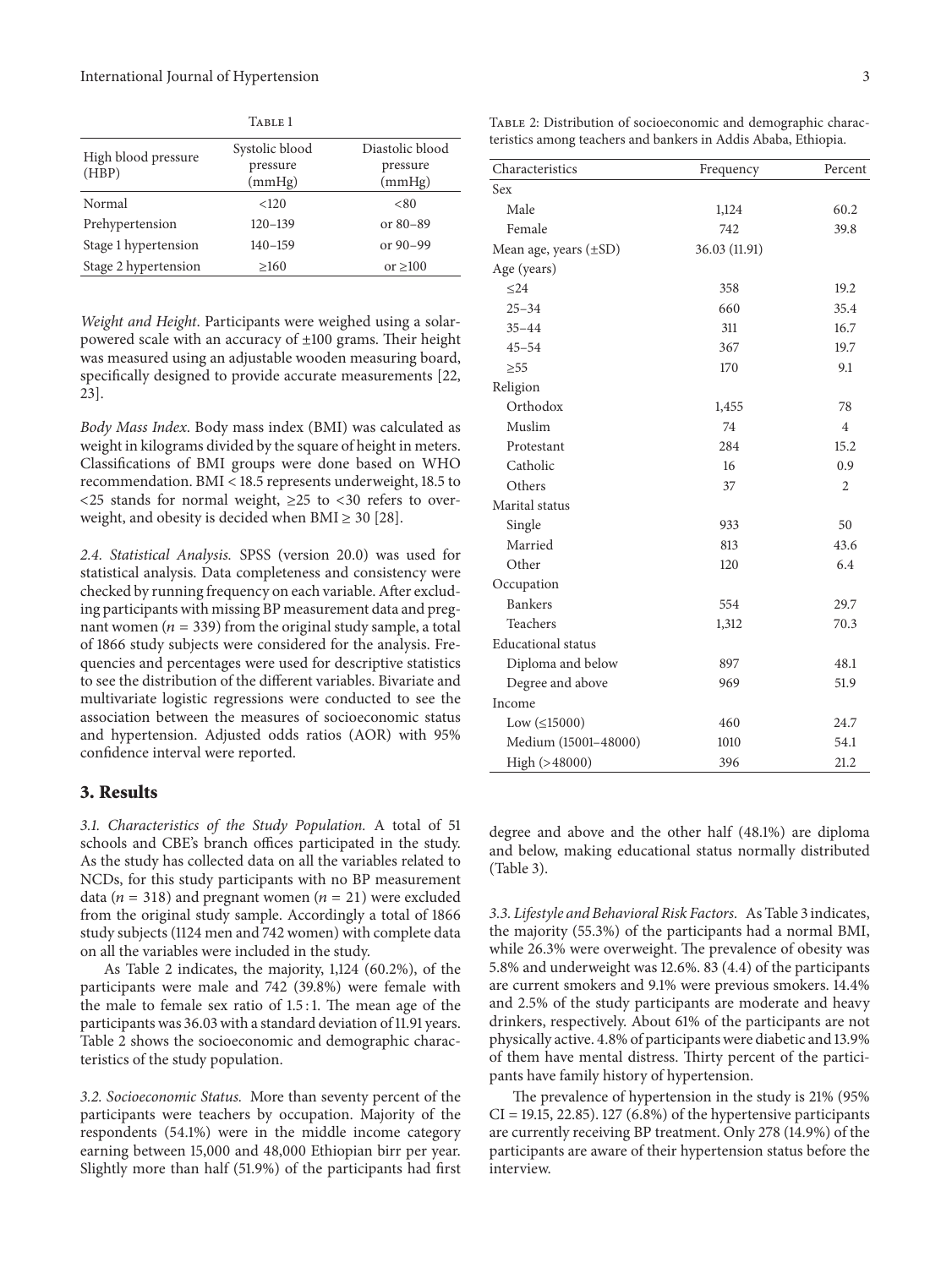| Characteristics                | Frequency | Percent |
|--------------------------------|-----------|---------|
| <b>BMI</b>                     |           |         |
| Underweight                    | 235       | 12.6    |
| Normal                         | 1032      | 55.3    |
| Overweight                     | 490       | 26.3    |
| Obese                          | 109       | 5.8     |
| Smoking status                 |           |         |
| Nonsmoker                      | 1614      | 86.5    |
| Pervious smoker                | 169       | 9.1     |
| Current smoker                 | 83        | 4.4     |
| Alcohol consumption            |           |         |
| Nondrinker                     | 582       | 31.2    |
| Low drinker                    | 969       | 51.9    |
| Moderate drinker               | 269       | 14.4    |
| Heavy drinker                  | 46        | 2.5     |
| Physical exercise              |           |         |
| Yes                            | 728       | 39      |
| No                             | 1138      | 61      |
| Diabetes status                |           |         |
| Yes                            | 90        | 4.8     |
| No                             | 1776      | 95.2    |
| Mental distress status         |           |         |
| Yes                            | 259       | 13.9    |
| No                             | 1607      | 86.1    |
| Family history of hypertension |           |         |
| Yes                            | 563       | 30.2    |
| No                             | 1138      | 61      |
| Not known                      | 165       | 8.8     |

Table 3: Distribution of behavioral risk factors among teachers and bankers in Addis Ababa, Ethiopia.



FIGURE 1: Prevalence of hypertension by sex and occupation among study participants in Addis Ababa, Ethiopia.

The results from the bivariate logistic regression indicate that males tend to be more hypertensive than females (OR: 1.43, 95% CI: 1.13–1.81) (Figure 1). The odds of hypertension increases with increase in age: 35–44 (OR: 3.11, 95% CI: 1.94– 4.99), 44–55 (OR: 7.786, 95% CI: 5.021–12.075), and above 50 (OR: 14.23, 95% CI: 8.72–23.23).

A higher prevalence of hypertension was observed among middle income groups (OR: 2.26, 95% CI: 1.66–3.07); a statistically significant prevalence is also observed among the higher income groups (OR: 1.75, 95% CI: 1.21–2.52). However, as Table 4 shows, there was no statically significant difference in prevalence of hypertension among the educational categories ( $P$  value = 0.536) and occupation of the participants ( $P$  $value = 0.197$ ).

#### **4. Discussion**

This study identified hypertension as a significant health problem among bankers and teachers in Addis Ababa. 21% of the participants are found to be hypertensive. The study populations have showed a high prevalence of hypertension. The prevalence is 19.13% and 21.8% for bankers and teachers, respectively. These figures are higher compared with the 10.5% prevalence among the general population of Ethiopia [7] and lower than the 30% prevalence among adults in Addis Ababa in previous studies [8]. The prevalence of hypertension in this study is consistent with 19.3% reported in Nigeria [29] and 21.8% for Uganda [30].

All the significant factors which have proven to be related with the incidence of hypertension were entered into the multivariate regression model. In addition checks were conducted and no multicollinearity was found among the variables used for measuring socioeconomic status.

From the socioeconomic status measures used, only income has shown strong positive association with hypertension. Even after adjustment is made educational status and occupation have shown no significant association with the prevalence of hypertension.

The association of income with hypertension in this study is consistent with the findings from many low and middle income countries [1, 12, 31]. The middle and high income groups have shown higher odds of having hypertension. This finding indicates that in the context of the developing country having a higher income is not necessarily protective of health as it is in the developed world. This is probably due to the lifestyle of this group of people in these countries. These groups may use this income to provide more resources that may be used mostly for purchasing calorie-dense foods and excessive drinking, and in some instances it is a cause of sedentary lifestyles which are the underlying risk factors of hypertension.

Among this study population no significant association between education and hypertension was found. The absence of the association in this study may be due to the nature of the study population. In this study there is little variation in terms of educational status of the participants. However, studies done in the developing countries like Tanzania, Nigeria, and Ghana found out that education is inversely associated with the odds of developing hypertension [16, 31]. Similar findings were also documented in China [32], Iran [33], and Jamaica [14].

Occupation also has shown no statistically significant association with hypertension. Although there is a lack of studies that compared the two population groups, in studies conducted independently, the odds of developing hypertension is higher among the bank workers [19, 20]. In those studies it is explained that bankers' job is more stressful and sedentary (Table 5).

*4.1. Additional Points.* To the best of our knowledge this is the first study that assessed the association between socioeconomic status and hypertension in Ethiopia. The study adds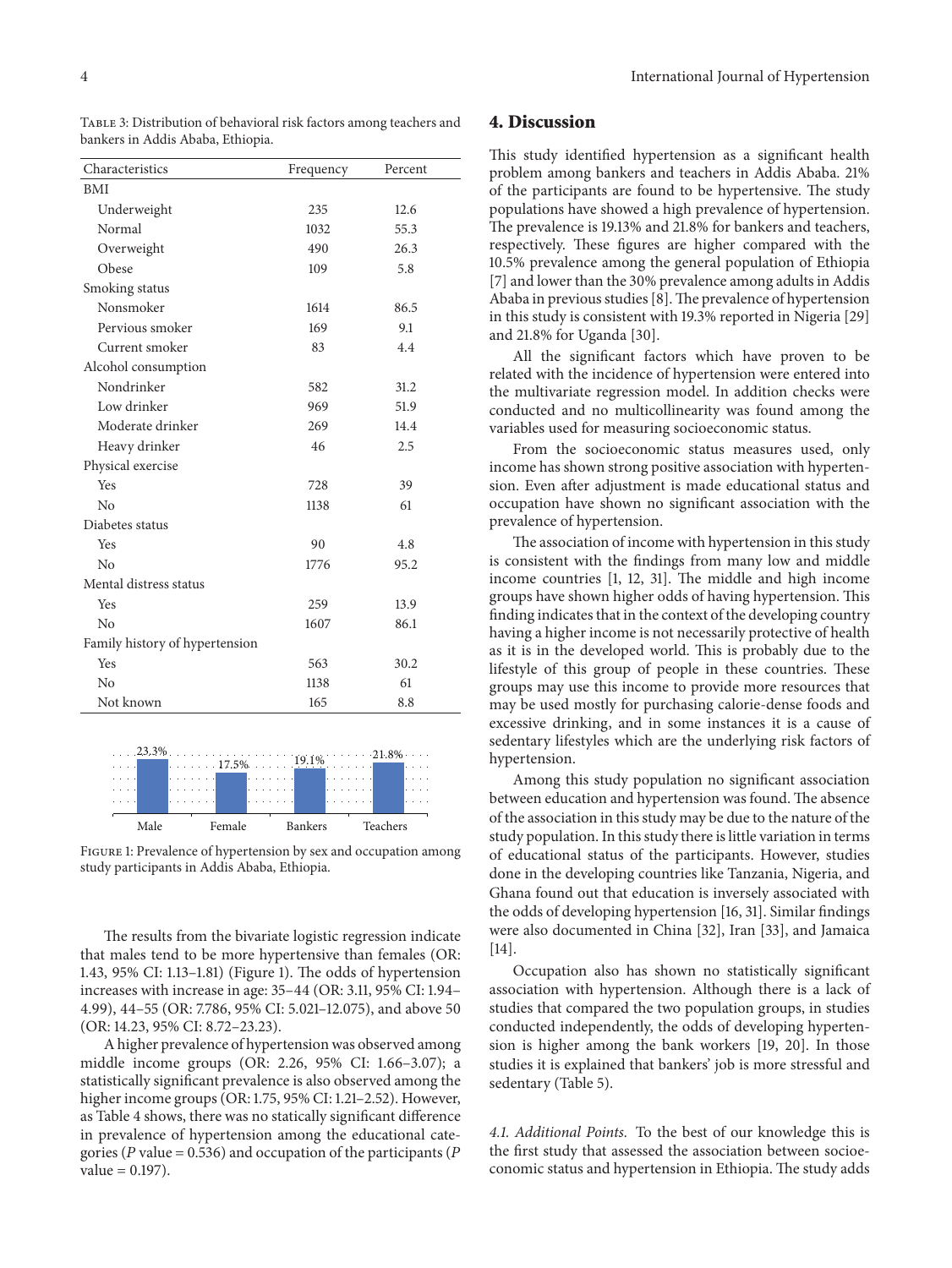Table 4: Bivariate analysis for the association between socioeconomic status and hypertension among teachers and bankers in Addis Ababa, Ethiopia.

| Variables<br>Yes     |     | Hypertension | OR (95% CI)            | $P$ value |
|----------------------|-----|--------------|------------------------|-----------|
|                      | No  |              |                        |           |
| Sex                  |     |              |                        |           |
| Male                 | 262 | 862          | $1.431(1.132 - 1.809)$ | 0.003     |
| Female               | 130 | 612          |                        |           |
| Age                  |     |              |                        |           |
| $\leq$ 24            | 28  | 330          | $\mathbf{1}$           |           |
| $25 - 34$            | 60  | 600          | $1.179(0.738 - 1.882)$ | 0.492     |
| $35 - 44$            | 65  | 246          | 3.114 (1.941-4.997)    | < 0.001   |
| $45 - 54$            | 146 | 221          | 7.786 (5.021-12.075)   | < 0.001   |
| $\geq 55$            | 93  | 77           | 14.235 (8.721-23.234)  | < 0.001   |
| Income               |     |              |                        |           |
| Low $(≤15000)$       | 59  | 401          | $\mathbf{1}$           |           |
| Medium (15001-48000) | 252 | 758          | $2.260(1.660-3.075)$   | < 0.001   |
| High (>48000)        | 81  | 315          | $1.748(1.211 - 2.521)$ | 0.003     |
| Education            |     |              |                        |           |
| Diploma and below    | 183 | 714          | $0.932(0.746 - 1.165)$ | 0.536     |
| Degree and above     | 209 | 760          |                        |           |
| Occupation           |     |              |                        |           |
| <b>Bank</b> workers  | 106 | 448          | $1.178(0.918 - 1.511)$ | 0.197     |
| Teachers             | 286 | 1026         |                        |           |

Table 5: Multivariate logistic regression analysis: association between socioeconomic status and hypertension among teachers and bankers in Addis Ababa, Ethiopia.

| Variables            |       | Adjusted OR 95% CI for AOR P value |         |
|----------------------|-------|------------------------------------|---------|
| Income               |       |                                    |         |
| Low (≤15000)         | 1     |                                    |         |
| Medium (15001-48000) | 2.168 | 1.579-2.978                        | < 0.001 |
| High ( > 48000)      | 1.955 | $1.312 - 2.913$                    | 0.001   |
| Education            |       |                                    |         |
| Diploma and below    | 1.042 | $0.825 - 1.317$                    | 0.728   |
| Degree and above     | 1     |                                    |         |
| Occupation           |       |                                    |         |
| Bank workers         | 0.750 | $0.569 - 0.989$                    | 0.042   |
| Teachers             | 1     |                                    |         |
|                      |       |                                    |         |

to the scarce study results in this aspect. Even though the study has come up with important findings, there are certain limitations worth mentioning here. First of all, the fact that our study participants are all working professionals who are urban residents and fairly well educated makes the generalizing of the result to the larger population difficult.

Secondly as the study is based on secondary data the problem of social desirability bias is mentioned in the original study. Participants may withhold information regarding their life-style habits that may not be generally acceptable for working adults (smoking, drinking, etc.) which may result in an underestimation of these behaviors [34].

#### **5. Conclusions**

This study highlights the high prevalence of hypertension in the study population. As in many other developing countries hypertension is becoming a serious public health concern among working adults like teachers and bankers in Ethiopia. Like many developing and middle income countries, in this study better income is positively associated with higher odds of having hypertension. However, no association between hypertension and measures of socioeconomic status like education and occupation was found in this study.

#### **6. Recommendation**

As hypertension is becoming a serious public health concern in Ethiopia, it has to be given due concern in the health agenda of the country as one of top priority. Income does not play a direct role in increasing the odds of hypertension. It rather influences the practice of risky behavioral factors that are responsible for hypertension. Therefore promoting healthy lifestyles and interventions in lifestyle modifications related to the behavioral risk factors is recommended in reducing and controlling the prevalence of hypertension [27].

Awareness creation and promotion of healthy behaviors have to be widely conducted, especially in the better income groups so that they will make rational decision in choosing their behaviors. Particularly, the long term consequences that arise from these lifestyles have to be stressed to the society in general and these groups in particular.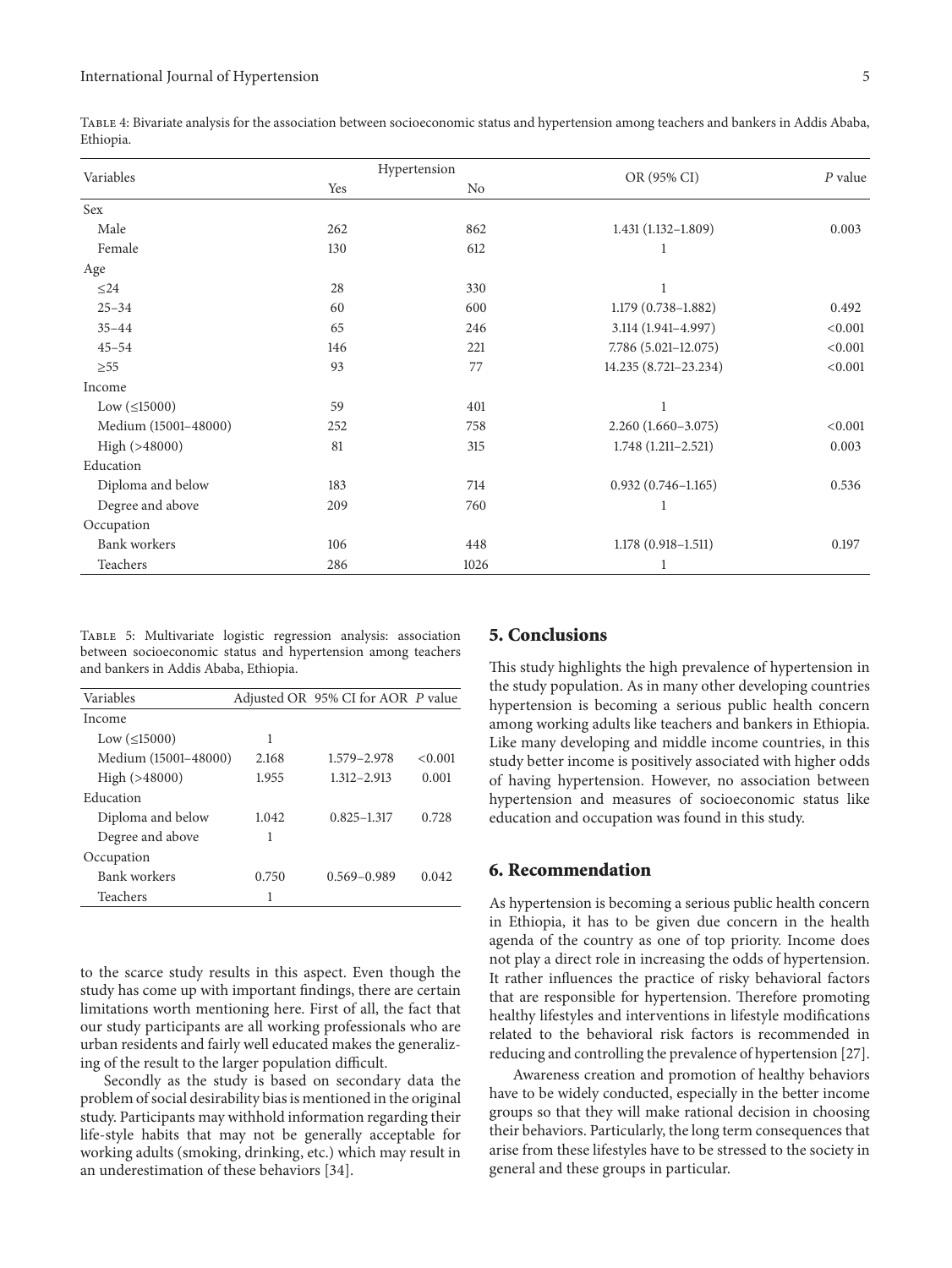Future studies are also highly recommended to confirm these findings in general population with varying measures of socioeconomic status.

#### **Ethical Approval**

All study participants provided informed consent.The participants were told about their right to withdraw from the study period at any time. Additionally, the Commercial Bank of Ethiopia and Addis Ababa Education Bureau were requested officially to give permission to conduct the study. Ethical clearance was obtained from Institutional Review Boards of Addis Continental Institute of Public Health, Addis Ababa, Ethiopia.The permission to use the data set was also obtained from Addis Continental Institute of Public Health.

#### **Competing Interests**

The authors declared that they have no competing interests.

### **Authors' Contributions**

Girma Fikadu initiated the research, wrote the research proposal, conducted the research, did data analysis, and wrote the paper. Seblewengel Lemma was involved in reviewing the proposal, guiding the analysis, and directing the write-up of the paper and advised the study from the inception to the end. Both authors read and approved the final paper.

#### **Acknowledgments**

This research was completed while Girma Fikadu was postgraduate student at Addis Continental Institute of Public Health. The authors thank Addis Continental Institute of Public Health for providing permission to work on the data. The authors also thank the Commercial Bank of Ethiopia and Addis Ababa Education Office for granting access to conduct the study and Internal Clinical Laboratories for completing all laboratory analyses.

#### **References**

- [1] O. S. Ogah and B. L. Rayner, "Recent advances in hypertension in sub-Saharan Africa," *Heart*, vol. 99, no. 19, pp. 1390–1397, 2013.
- [2] R. S. Cooper and P. Bovet, "Measures of health and disease in Africa: are current methods giving us useful information about trends in cardiovascular diseases?" *Progress in Cardiovascular Diseases*, vol. 56, no. 3, pp. 270–277, 2013.
- [3] M. E. Hendriks, F. W. N. M. Wit, M. T. L. Roos et al., "Hypertension in Sub-Saharan Africa: cross-sectional surveys in four rural and urban communities," *PLoS ONE*, vol. 7, no. 3, Article ID e32638, 2012.
- [4] K. S. Reddy and S. Yusuf, "Emerging epidemic of cardiovascular disease in developing countries," *Circulation*, vol. 97, no. 6, pp. 596–601, 1998.
- [5] World Health Organiation, *Global Brief on Hypertension: Silent Killer, Global Public Health Crisis*, World Health Organiation, Genève, Switzerland, 2013.
- [6] WHO, "Global status report on noncommunicable diseases 2014," 2014, http://www.who.int/nmh/publications/ncd-statusreport-2014/en/.
- [7] F. Tesfaye, N. G. Nawi, H. Van Minh et al., "Association between body mass index and blood pressure across three populations in Africa and Asia," *Journal of Human Hypertension*, vol. 21, no. 1, pp. 28–37, 2007.
- [8] M. Molla, "Systematic reviews of prevalence and associated factors of hypertension in Ethiopia: finding the evidence," *Science Journal of Public Health*, vol. 3, no. 4, pp. 514–519, 2015.
- [9] S. Macintyre, L. McKay, G. Der, and R. Hiscock, "Socioeconomic position and health: what you observe depends on how you measure it," *Journal of Public Health Medicine*, vol. 25, no. 4, pp. 288–294, 2003.
- [10] J.-C. Fotso and B. Kuate-Defo, "Measuring socioeconomic status in health research in developing countries: should we be focusing on households, communities or both?" *Social Indicators Research*, vol. 72, no. 2, pp. 189–237, 2005.
- [11] M. A. Winkleby, D. E. Jatulis, E. Frank, and S. P. Fortmann, "Socioeconomic status and health: how education, income, and occupation contribute to risk factors for cardiovascular disease," *American Journal of Public Health*, vol. 82, no. 6, pp. 816–820, 1992.
- [12] Z. Yu, A. Nissinen, E. Vartiainen et al., "Associations between socioeconomic status and cardiovascular risk factors in an urban population in China," *Bulletin of the World Health Organization*, vol. 78, no. 11, pp. 1296–1305, 2000.
- [13] G. A. Kaplan and J. E. Keil, "Socioeconomic factors and cardiovascular disease: a review of the literature," *Circulation*, vol. 88, no. 4, part 1, pp. 1973–1998, 1993.
- [14] M. A. Mendez, R. Cooper, R. Wilks, A. Luke, and T. Forrester, "Income, education, and blood pressure in adults in Jamaica, a middle-income developing country," *International Journal of Epidemiology*, vol. 32, no. 3, pp. 400–408, 2003.
- [15] C. H. Bunker, F. I. Okoro, N. Markovic et al., "Relationship of hypertension to socioeconomic status in a west African population," *Ethnicity & Health*, vol. 1, no. 1, pp. 33–45, 1996.
- [16] R. A. Adedoyin, C. E. Mbada, O. O. Awofolu, and O. M. Oyebami, "The influence of socio-economic status on casual blood pressures of the adult Nigerians," *European Journal of Cardiovascular Prevention and Rehabilitation: Official Journal of the European Society of Cardiology, Working Groups on Epidemiology & Prevention and Cardiac Rehabilitation and Exercise Physiology*, vol. 12, no. 3, pp. 71–83, 2005.
- [17] P. Bovet, A. G. Ross, J.-P. Gervasoni et al., "Distribution of blood pressure, body mass index and smoking habits in the urban population of Dar es Salaam, Tanzania, and associations with socioeconomic status," *International Journal of Epidemiology*, vol. 31, no. 1, pp. 240–247, 2002.
- [18] E. C. A. M. Gilberts, M. J. C. W. J. Arnold, and D. E. Grobbee, "Hypertension and determinants of blood pressure with special reference to socioeconomic status in a rural south Indian community," *Journal of Epidemiology and Community Health*, vol. 48, no. 3, pp. 258–261, 1994.
- [19] M. B. Soudarssanane, M. Karthigeyan, and S. Stephen, "Key predictors of high blood pressure and hypertension among adolescents: a simple prescription for prevention," *Indian Journal of Community Medicine*, vol. 31, no. 3, p. 164, 2006.
- [20] A. Undhad, P. J. Bharodiya, and R. P. Sonani, "Correlates of hypertension among the bank employees of Surat city of Gujarat," *National Journal of Community Medicine*, vol. 2, no. 1, pp. 123–125, 2011.